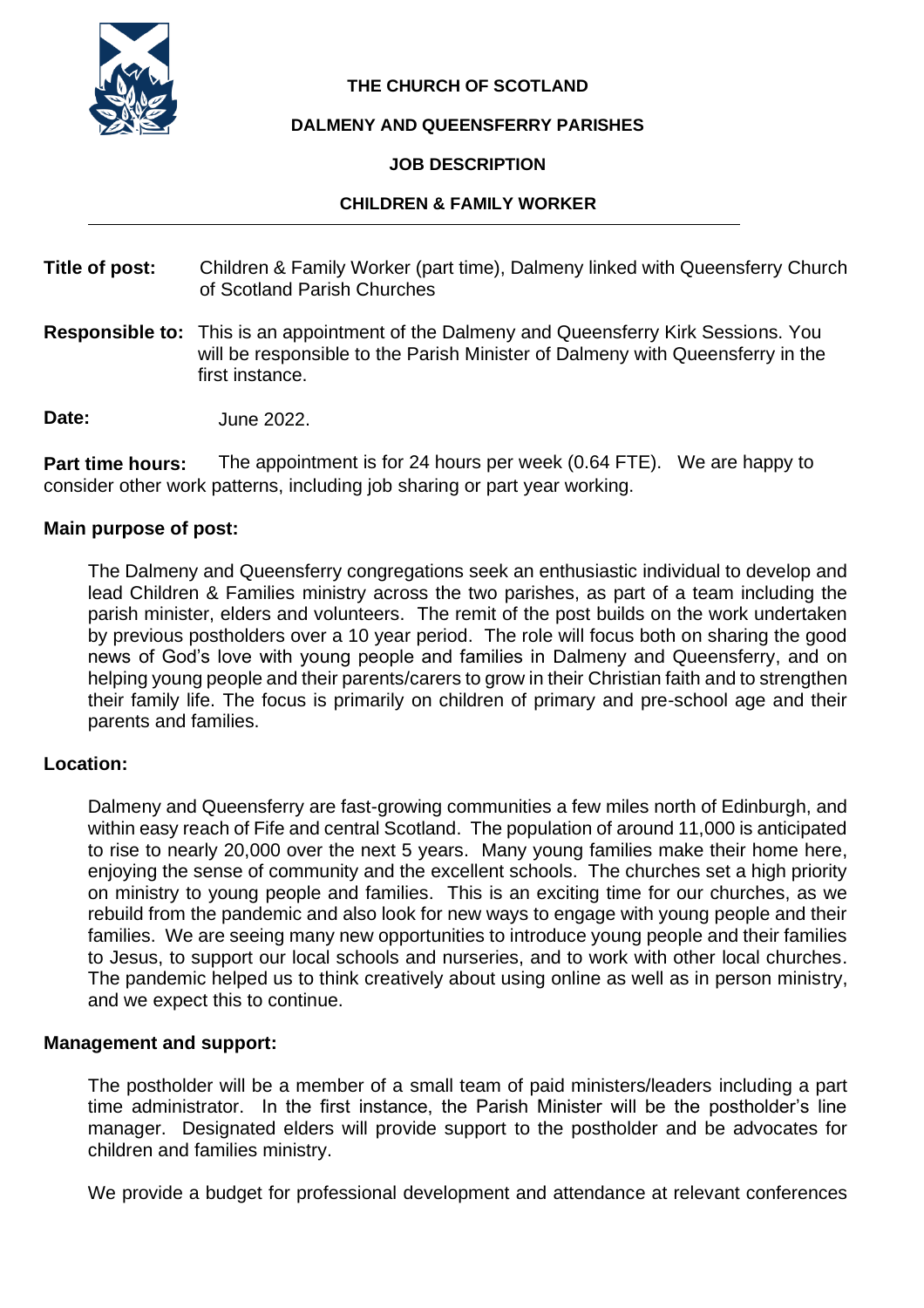etc, and will encourage the postholder to become part of support networks such as the Church of Scotland group for paid children/youth/families workers.

## **Duration of post:** .

This post is a pivotal role in our church life and mission, for which we see a continuing and increasing need. The new postholder will be offered an initial term of 2 years, but with the possibility of extension following a review of ministries across our own and neighbouring parishes that are also growing rapidly.

#### **Potential areas of responsibility:**

*The postholder will have some involvement in most or all of the following areas of activity, all of which will be supported by teams of volunteers. The nature and extent of involvement is open to negotiation, depending on the churches' needs and the postholder's gifts, experience and availability.*

## **Existing base of church activities**

• Leadership of regular activities including monthly Messy Church (shared with another local church), Sunday morning children's activities (with the opportunity to input to livestreamed all age Sunday worship alongside the Minister and other leaders), after school club/lunchtime SU groups, toddler/carer group, input to parent-led family home groups, annual summer holiday club

## **Community ministry**

- Chaplaincy, including school assemblies and supporting the RME curriculum (often working with SU Scotland), at 3 primary schools and local nurseries
- Develop and lead new activities and groups to support family life in the community, working with existing community groups and other churches where appropriate

## **Develop support for young families**

- Encourage and empower parents in their own spiritual growth and their role as the main spiritual nurturers of their children
- Work with others to provide pastoral and where appropriate practical support to families (including those with additional support needs, or experiencing poverty or social isolation)
- With the Minister and other leaders, find new ways to help our 'inherited church' congregations to continue to welcome and nurture young families and integrate them more fully into church life
- Develop, champion and lead or support fresh expressions of church that encourage young families to engage in worship and grow into a relationship with Jesus

## **Equip leaders**

- Support and encourage church and uniformed organisation leaders in their work with children and families
- Develop innovative ways of finding, encouraging and training volunteers to lead and support existing and new initiatives

## **Specific job skills:**

• Experienced in helping young people and their parents/carers to come to know Jesus as Lord and to grow in a relationship with him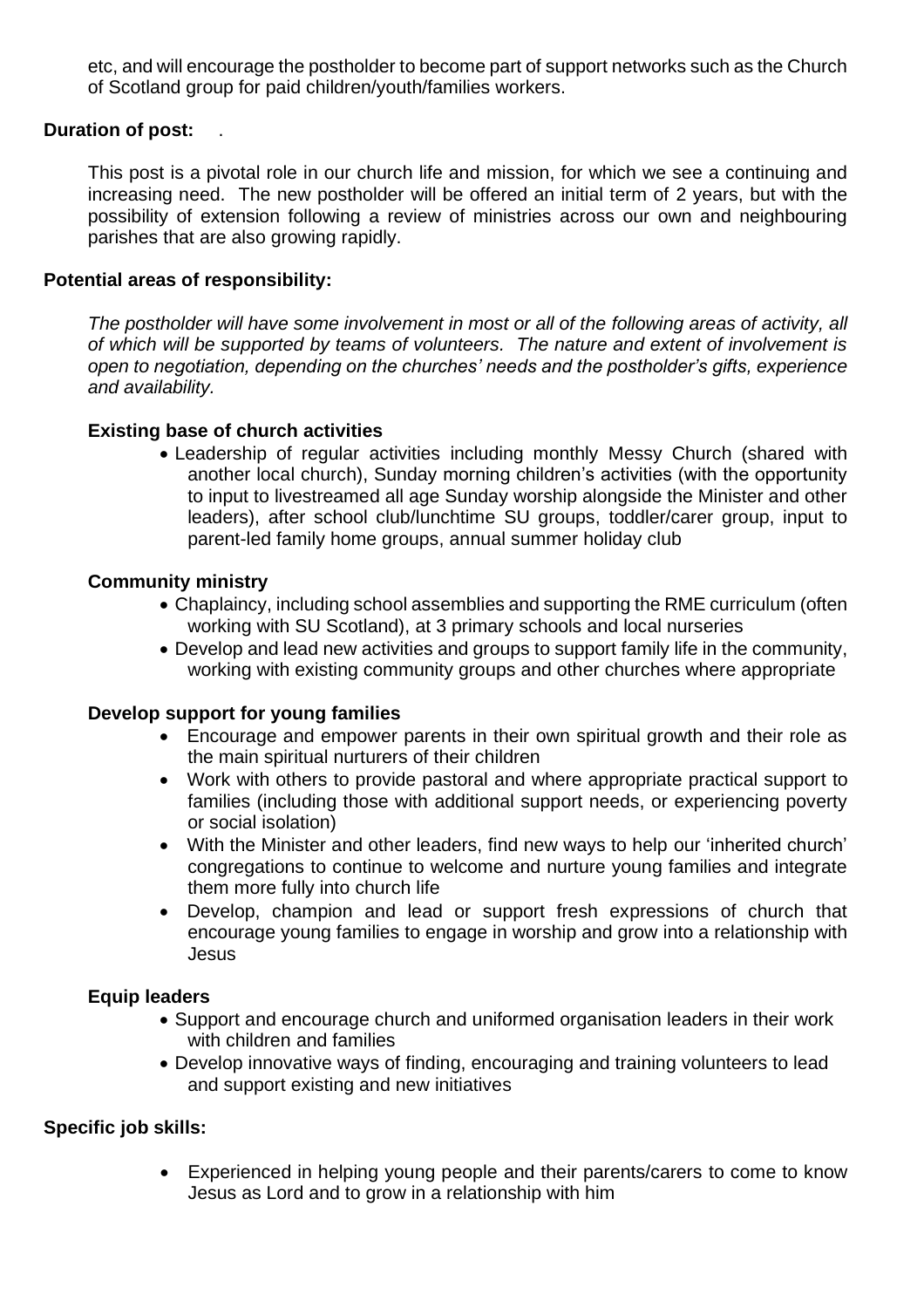- Ability to identify, equip and develop volunteers, and to foster an environment for creative thinking about new ways of building relationships and engaging with families and young people within a diverse, growing population
- Ability to work within a team, be an effective team member and demonstrate leadership skills in team situations
- Willingness to work in partnership with other local churches and denominations, and with national Christian organisations (e.g. SU Scotland and Care for the Family)
- Ability to facilitate small groups to help them plan and organise specific initiatives
- Ability to use appropriate IT applications (e.g. Microsoft Office Word, Outlook and Powerpoint)
- Ability to use a range of media (including social media, livestreaming and online meetings) to develop and deliver ministry online and in person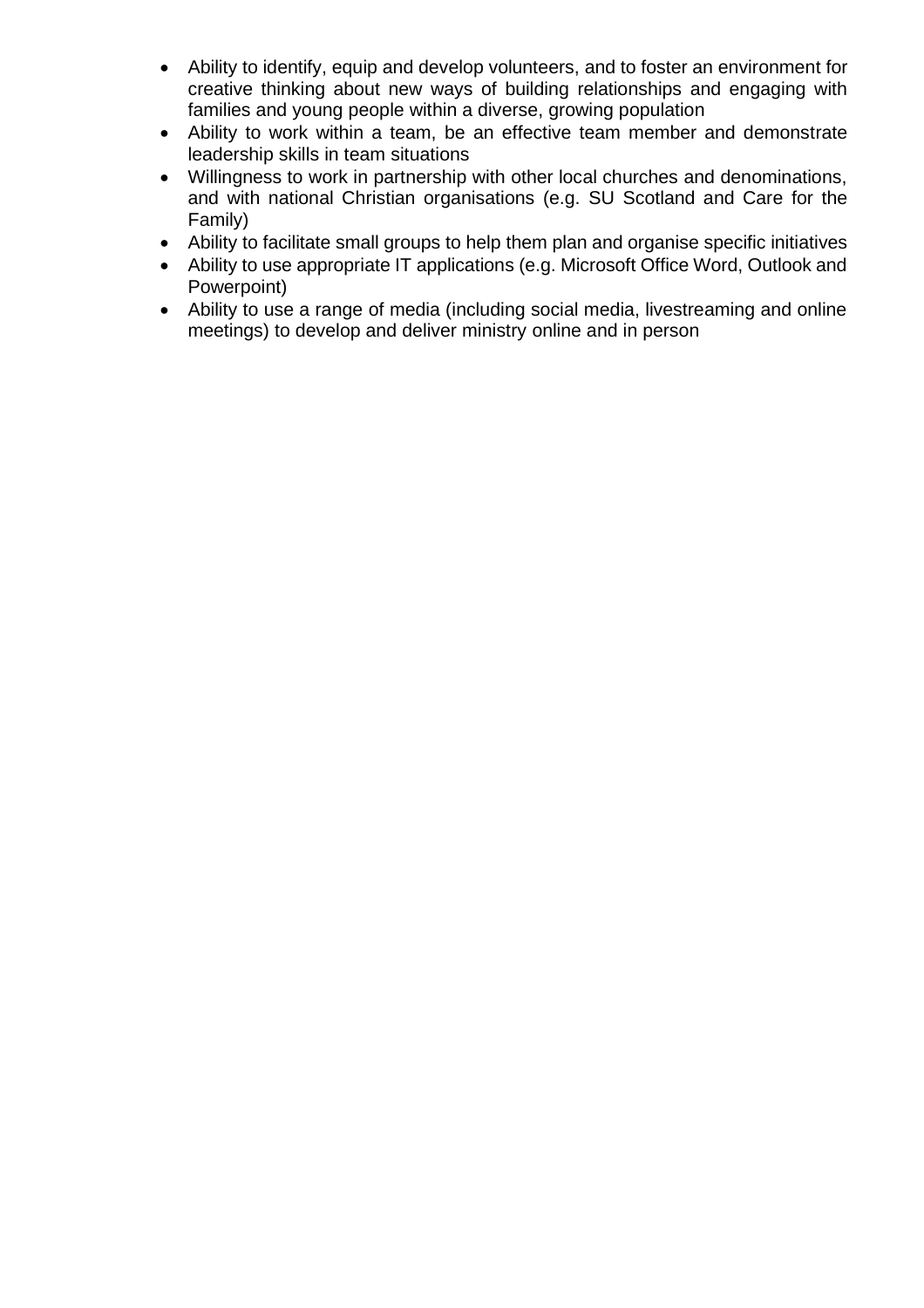| Skills, abilities and knowledge                                                                                                                                | <b>Essential</b> | <b>Desirable</b> |
|----------------------------------------------------------------------------------------------------------------------------------------------------------------|------------------|------------------|
|                                                                                                                                                                |                  |                  |
| Ability to relate to people with a broad<br>understanding<br>range<br><b>of</b><br><b>of</b><br>their<br><b>Christian faith</b>                                | $\sqrt{}$        |                  |
| Ability to engage with people who have<br>little or no church connection                                                                                       | $\sqrt{}$        |                  |
| A commitment to partnership working<br>and maintaining and developing links<br>with the local community                                                        | $\sqrt{ }$       |                  |
| planning and organisational<br>Strong<br>skills                                                                                                                | $\sqrt{}$        |                  |
| Ability to think and act creatively                                                                                                                            | $\sqrt{}$        |                  |
| <b>Experience of the delivery of ministry to</b><br>children<br>parents,<br>their<br>and<br>and<br>influencing<br><b>of</b><br>issues<br>awareness<br>children | $\sqrt{}$        |                  |
| Understanding of the pressures facing<br>parents/carers of children, and the ways<br>that the churches can support them                                        | $\sqrt{ }$       |                  |
| A proven track record in creating and<br>equipping successful and enthusiastic<br>teams                                                                        | $\sqrt{ }$       |                  |
| Experience of employment in a team<br>ministry                                                                                                                 |                  |                  |
| <b>Experience of fresh expressions of</b><br>church (e.g. Messy Church)                                                                                        |                  |                  |
| <b>Experience of ministry to people with</b><br>additional support needs                                                                                       |                  |                  |
|                                                                                                                                                                |                  |                  |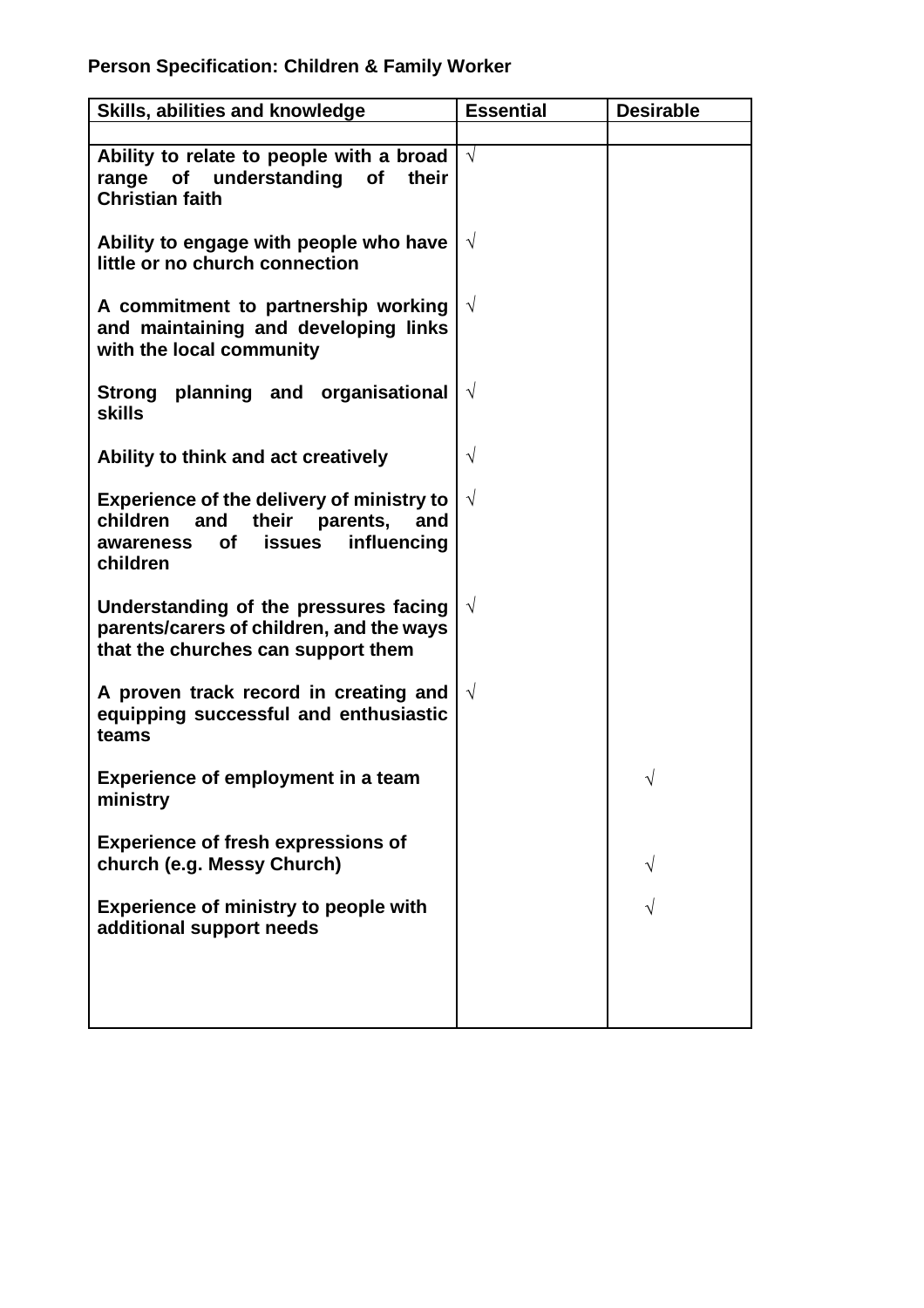| <b>Personal Qualities</b>                                                                                                                                                                                                                                                                                           | <b>Essential</b> | <b>Desirable</b> |
|---------------------------------------------------------------------------------------------------------------------------------------------------------------------------------------------------------------------------------------------------------------------------------------------------------------------|------------------|------------------|
| A committed Christian with a living<br>personal faith in Jesus as Lord, and a<br>willingness to subscribe to and promote<br>the faith, beliefs and ethos of the<br>employing<br>churches<br>the<br>and<br>organisations we work with (This is a<br>genuine occupational requirement<br>under the Equality Act 2010) | $\sqrt{ }$       |                  |
| Demonstrable ability and commitment<br>to work as part of a team                                                                                                                                                                                                                                                    | V                |                  |
| <b>Excellent communication skills across</b><br>all ages and types of people, both in<br>person and using a range of media                                                                                                                                                                                          | V                |                  |
| <b>Flexible and adaptable</b>                                                                                                                                                                                                                                                                                       |                  |                  |
| Approachable<br>relate<br>and<br>can<br>authentically to all,<br>maintaining<br>confidentiality where appropriate                                                                                                                                                                                                   |                  |                  |
| Self-motivated with the<br>ability<br>to<br>motivate others                                                                                                                                                                                                                                                         | $\sqrt{}$        |                  |
| <b>Educational Qualifications</b>                                                                                                                                                                                                                                                                                   | <b>Essential</b> | <b>Desirable</b> |
| <b>Educated to degree level</b><br>EITHER an academic qualification in a<br>relevant profession (e.g. ministry or<br>primary education) OR significant<br>recent work experience in a relevant<br>area                                                                                                              |                  |                  |
| An academic qualification in theology                                                                                                                                                                                                                                                                               |                  |                  |